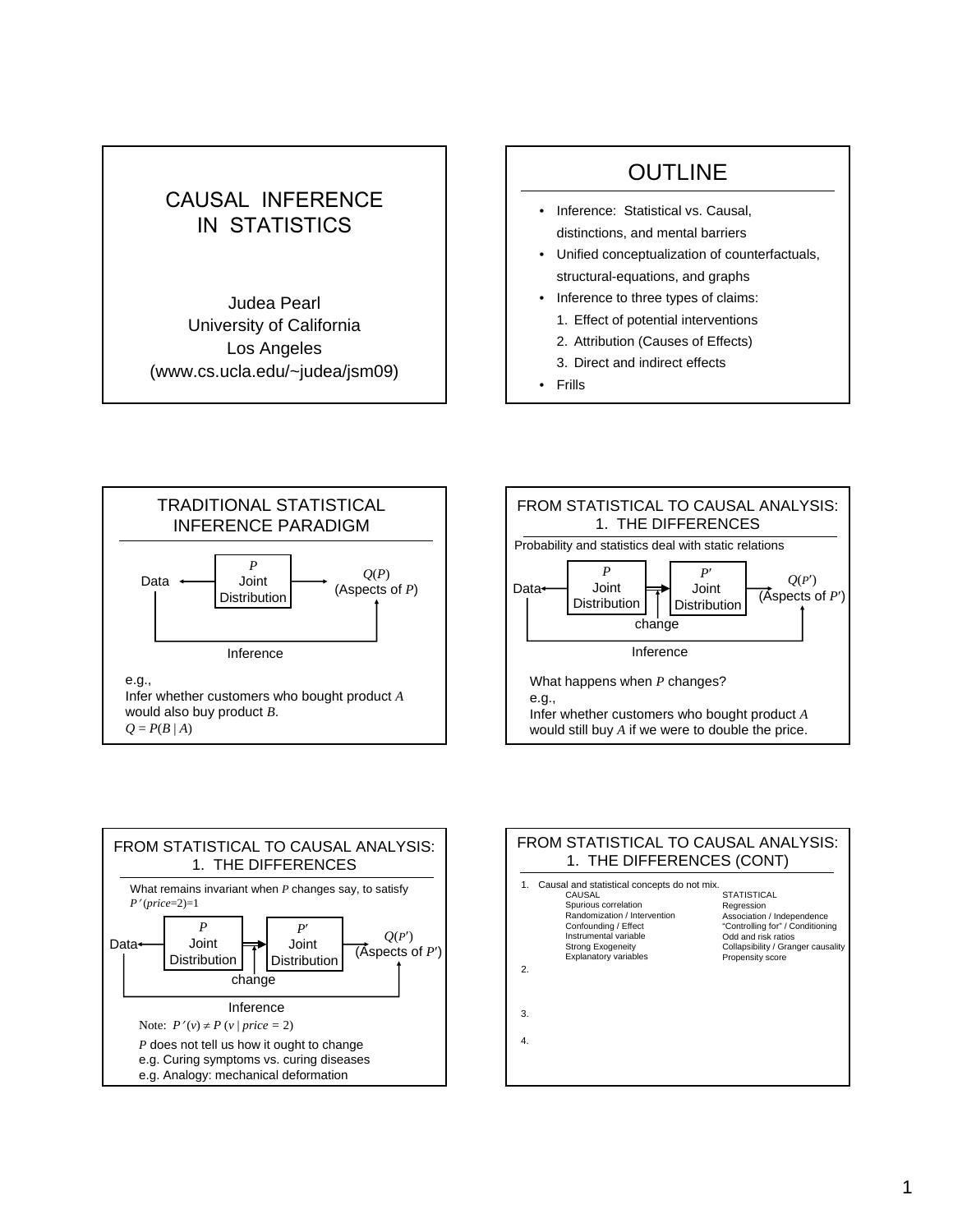



## WHY CAUSALITY NEEDS SPECIAL MATHEMATICS

e.g., Length (*Y*) equals a constant (2) times the weight (*X*) Scientific Equations (e.g., Hooke's Law) are non-algebraic

 $Y = 2X$ Process information  $X = 1$ 

 $X = 1$  $Y = 2$ <br>The solution

### WHY CAUSALITY NEEDS SPECIAL MATHEMATICS

 $Y = 2X$  $X = 1$  $Y = 2$ <br>The solution Process information  $X = 1$ e.g., Length (*Y*) equals a constant (2) times the weight (*X*) Scientific Equations (e.g., Hooke's Law) are non-algebraic

Had *X* been 3, *Y* would be 6. If we raise *X* to 3, *Y* would be 6. Must "wipe out"  $X = 1$ .

## WHY CAUSALITY NEEDS SPECIAL MATHEMATICS

Scientific Equations (e.g., Hooke's Law) are non-algebraic

Correct notation: e.g., Length (*Y*) equals a constant (2) times the weight (*X*)

*Y* :*=* 2*X* Process information The solution  $X = 1$ 

 $X = 1$ *Y =* 2

Had *X* been 3, *Y* would be 6. If we raise *X* to 3, *Y* would be 6. Must "wipe out"  $X = 1$ .

## WHY CAUSALITY NEEDS SPECIAL MATHEMATICS

Scientific Equations (e.g., Hooke's Law) are non-algebraic

(or) Correct notation: e.g., Length (*Y*) equals a constant (2) times the weight (*X*)

*Y* ← 2*X*  $X = 1$ 

Process information

 $X = 1$ *Y =* 2 The solution

Had *X* been 3, *Y* would be 6. If we raise *X* to 3, *Y* would be 6. Must "wipe out"  $X = 1$ .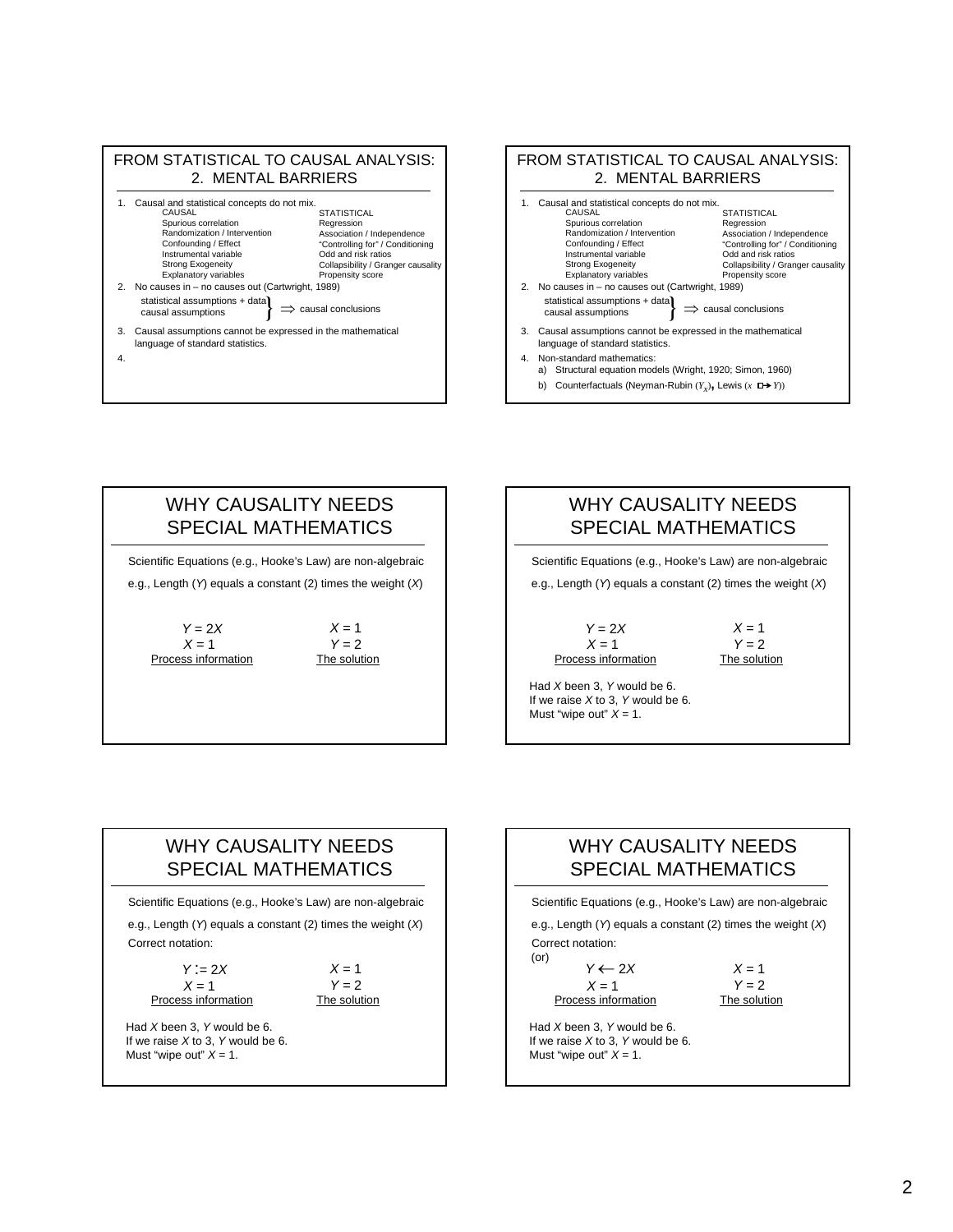



## **STRUCTURAL** CAUSAL MODELS

Definition: A structural causal model is a 4-tuple  $\langle V, U, F, P(u) \rangle$ , where

- $V = \{V_1, ..., V_n\}$  are endogeneas variables
- $U = \{U_1, ..., U_m\}$  are background variables
- $F = \{f_1, ..., f_n\}$  are functions determining *V*, **e.g.,**  $y = \alpha + \beta x + u_y$

 $v_i = f_i(v, u)$ •  $P(u)$  is a distribution over  $U$ 

 $P(u)$  and *F* induce a distribution  $P(v)$  over observable variables



### STRUCTURAL MODELS AND INTERVENTION



### STRUCTURAL MODELS AND INTERVENTION

*U*<sub>1</sub> *(I)* (*W*) (*U*<sub>2</sub> 0  $Q$   $P$  *P P* = *p*<sub>0</sub> <del>29 = d2w ±</del> u2  $q = b_1 p + d_1 i + u_1$  $p = p$  $p = p$  *d*  $p \in \mathcal{U}$  $M_p$ Let *X* be a set of variables in *V*. The action  $do(x)$  sets *X* to constants *x* regardless of the factors which previously determined *X*.  $do(x)$  replaces all functions  $f_i$  determining  $X$  with the constant functions  $X=x$ , to create a mutilated model  $M<sub>x</sub>$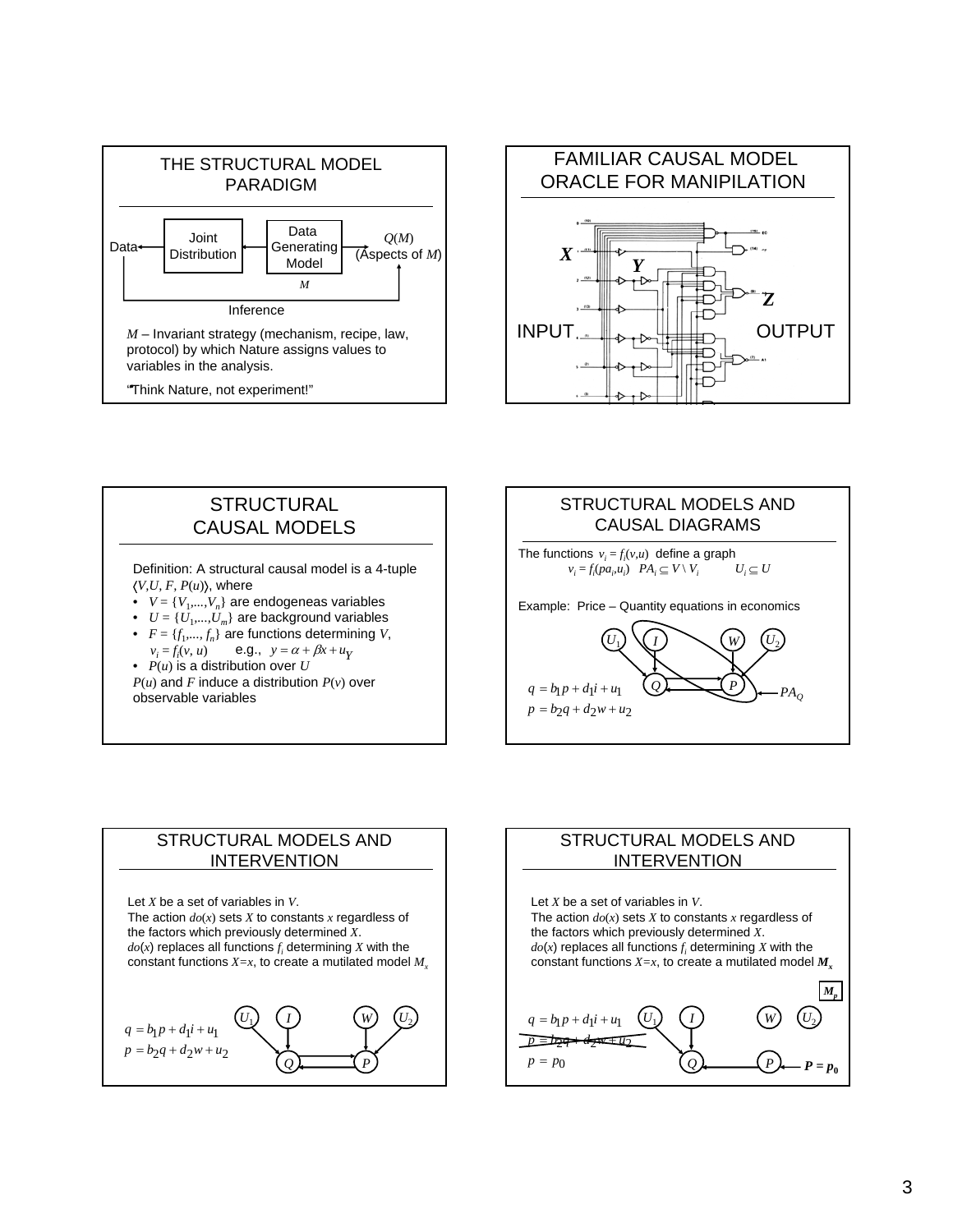| <b>CAUSAL MODELS AND</b><br><b>COUNTERFACTUALS</b>                                                                                                                                                                                                            |
|---------------------------------------------------------------------------------------------------------------------------------------------------------------------------------------------------------------------------------------------------------------|
| Definition:<br>The sentence: "Y would be y (in situation u), had X been x,"<br>denoted $Y_{y}(u) = y$ , means:<br>The solution for Y in a mutilated model $M_{\nu}$ , (i.e., the equations<br>for X replaced by $X = x$ ) with input $U = u$ , is equal to y. |
| The Fundamental Equation of Counterfactuals:                                                                                                                                                                                                                  |
| $Y_{X}(u) = Y_{M_{Y}}(u)$                                                                                                                                                                                                                                     |

#### CAUSAL MODELS AND  $\bigcirc$ COUNTERFACTUALS Definition: The sentence: "*Y* would be *y* (in situation  $u$ ), had *X* been  $x$ ," denoted  $Y_x(u) = y$ , means: The solution for  $\overline{Y}$  in a mutilated model  $M_x$ , (i.e., the equations for *X* replaced by  $X = x$ ) with input  $U = u$ , is equal to *y*. • Joint probabilities of counterfactuals:  $P(Y_x = y, Z_w = z) =$   $\sum$   $P(u)$  $x = y, Z_w = z$ ) =  $\sum_{u:Y_x(u) = y, Z_w(u) = z}$ In particular:  $P(y | do(x)) \stackrel{\Delta}{=} P(Y_x = y) = \sum P(u)$  $u: Y_X(u) = y$  $PN(Y_{X'} = y' | x, y) = \sum_{u: Y_{X'}(u) = y'} P(u | x, y)$  $(u)=y'$

#### REGRESSION VS. STRUCTURAL EQUATIONS (THE CONFUSION OF THE CENTURY) Regression (claimless, nonfalsifiable): *Y* =  $ax + \varepsilon_Y$ Structural (empirical, falsifiable):  $Y = bx + u_Y$ Claim: (regardless of distributions):  $E(Y \mid do(x)) = E(Y \mid do(x), do(z)) = bx$ Q. When is *b* estimable by regression methods? A. When all back-door paths are blocked,  $(\mu_Y \!\perp\!\!\!\perp \ X)$ The mothers of all questions: Q. When would *b* equal *a*?

A. Graphical criteria available

### THE FOUR NECESSARY STEPS OF CAUSAL ANALYSIS

| Define:   | Express the target quantity $Q$ as a function<br>$O(M)$ that can be computed from any model M.                                       |
|-----------|--------------------------------------------------------------------------------------------------------------------------------------|
|           | Assume: Formulate causal assumptions using ordinary<br>scientific language and represent their structural<br>part in graphical form. |
| Identify: | Determine if $O$ is identifiable.                                                                                                    |
|           | Estimate: Estimate $O$ if it is identifiable; approximate it,<br>if it is not.                                                       |

### THE FOUR NECESSARY STEPS FOR EFFECT ESTIMATION

| Define:   | Express the target quantity $Q$ as a function<br>$Q(M)$ that can be computed from any model M.                                                                           |
|-----------|--------------------------------------------------------------------------------------------------------------------------------------------------------------------------|
|           | $ P(Y_x = y)$ or $P(y   do(x)) $<br>Assume: Formulate causal assumptions using ordinary<br>scientific language and represent their structural<br>part in graphical form. |
| Identify: | Determine if Q is identifiable.                                                                                                                                          |
|           | Estimate: Estimate $O$ if it is identifiable; approximate it,<br>if it is not.                                                                                           |

### THE FOUR NECESSARY STEPS FOR EFFECT ESTIMATION

| Define:   | Express the target quantity $Q$ as a function<br>$Q(M)$ that can be computed from any model M.<br>$\mathsf{ATE} \stackrel{\Delta}{=} E(Y \mid do(x_1)) - E(Y \mid do(x_0))$ |
|-----------|-----------------------------------------------------------------------------------------------------------------------------------------------------------------------------|
| Assume:   | Formulate causal assumptions using ordinary<br>scientific language and represent their structural<br>part in graphical form.                                                |
| Identify: | Determine if $O$ is identifiable.                                                                                                                                           |
|           | Estimate: Estimate $O$ if it is identifiable; approximate it,<br>if it is not.                                                                                              |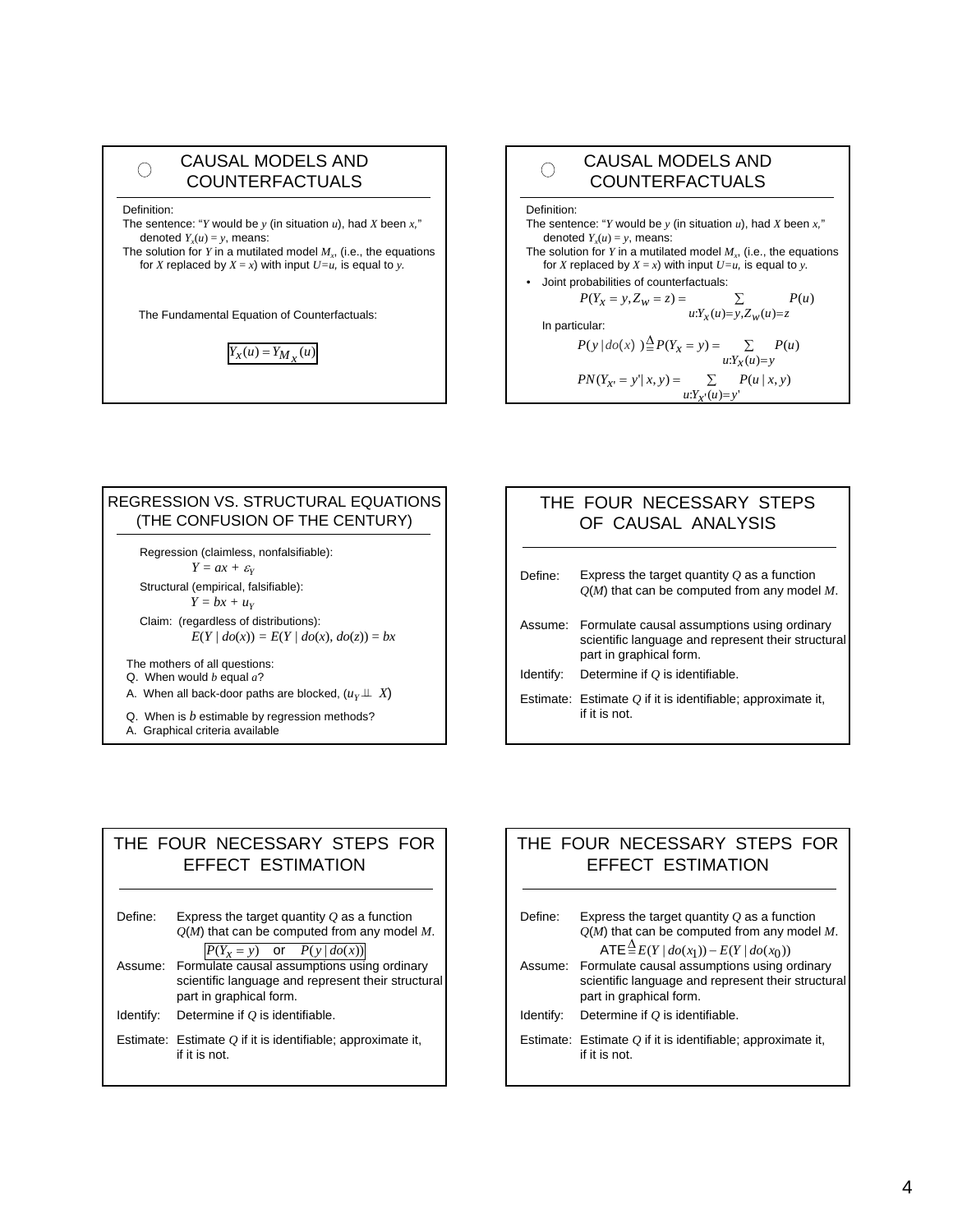### THE FOUR NECESSARY STEPS FOR POLICY ANALYSIS

| Define:   | Express the target quantity $Q$ as a function<br>$Q(M)$ that can be computed from any model M. |
|-----------|------------------------------------------------------------------------------------------------|
| Assume:   | $P(Y_{X=g(z)}=y)$ or $P(y   do(x = g(z))$<br>Formulate causal assumptions using ordinary       |
|           | scientific language and represent their structural<br>part in graphical form.                  |
| Identify: | Determine if $O$ is identifiable.                                                              |
|           | Estimate: Estimate $Q$ if it is identifiable; approximate it,                                  |

### THE FOUR NECESSARY STEPS FOR POLICY ANALYSIS

| Express the target quantity $Q$ as a function<br>$O(M)$ that can be computed from any model M.                                       |
|--------------------------------------------------------------------------------------------------------------------------------------|
| $P(Y_{x,z,u} = y)$ or $P(y   do(X = x, Z = z, W = w))$                                                                               |
| Assume: Formulate causal assumptions using ordinary<br>scientific language and represent their structural<br>part in graphical form. |
| Determine if $O$ is identifiable.                                                                                                    |
| Estimate: Estimate $O$ if it is identifiable; approximate it,<br>if it is not.                                                       |
|                                                                                                                                      |

#### INFERRING THE EFFECT OF INTERVENTIONS

The problem:

if it is not.

To predict the impact of a proposed intervention using data obtained prior to the intervention.

The solution (conditional): Causal Assumptions + Data  $\rightarrow$  Policy Claims

- 1. Mathematical tools for communicating causal assumptions formally and transparently.
- 2. Deciding (mathematically) whether the assumptions communicated are sufficient for obtaining consistent estimates of the prediction required.
- 3. Deriving (if (2) is affirmative) a closed-form expression for the predicted impact

#### INFERRING THE EFFECT OF INTERVENTIONS

The problem:

- To predict the impact of a proposed intervention using data obtained prior to the intervention.
- The solution (conditional): Causal Assumptions + Data  $\rightarrow$  Policy Claims
- 1. Mathematical tools for communicating causal assumptions formally and transparently.
- 2. Deciding (mathematically) whether the assumptions communicated are sufficient for obtaining consistent estimates of the prediction required.
- 4. Suggesting (if (2) is negative) a set of measurements and experiments that, if performed, would render a consistent estimate feasible.

#### THE FOUR NECESSARY STEPS FROM DEFINITION TO ASSUMPTIONS

| Define:   | Express the target quantity $Q$ as a function<br>$Q(M)$ that can be computed from any model M.                                       |
|-----------|--------------------------------------------------------------------------------------------------------------------------------------|
|           | P(y   do(x))                                                                                                                         |
|           | Assume: Formulate causal assumptions using ordinary<br>scientific language and represent their structural<br>part in graphical form. |
| Identify: | Determine if $O$ is identifiable.                                                                                                    |
|           | Estimate: Estimate $O$ if it is identifiable; approximate it,<br>if it is not.                                                       |

# FORMULATING ASSUMPTIONS THREE LANGUAGES 1. English: Smoking (*X*), Cancer (*Y*), Tar (*Z*), Genotypes (*U*)

2. Counterfactuals:  $Z_{\chi}(u) = Z_{yx}(u)$ ,

$$
X_{y}(u) = X_{zy}(u) = X_{z}(u) = X(u),
$$

$$
Y_{Z}(u)=Y_{ZX}(u),
$$

 $Z_x \perp \!\!\! \perp \{Y_z, X\}$ 

Not too friendly: Consistent?, complete?, redundant?, arguable?

 $X \rightarrow Z \rightarrow Y$ 4. Structural: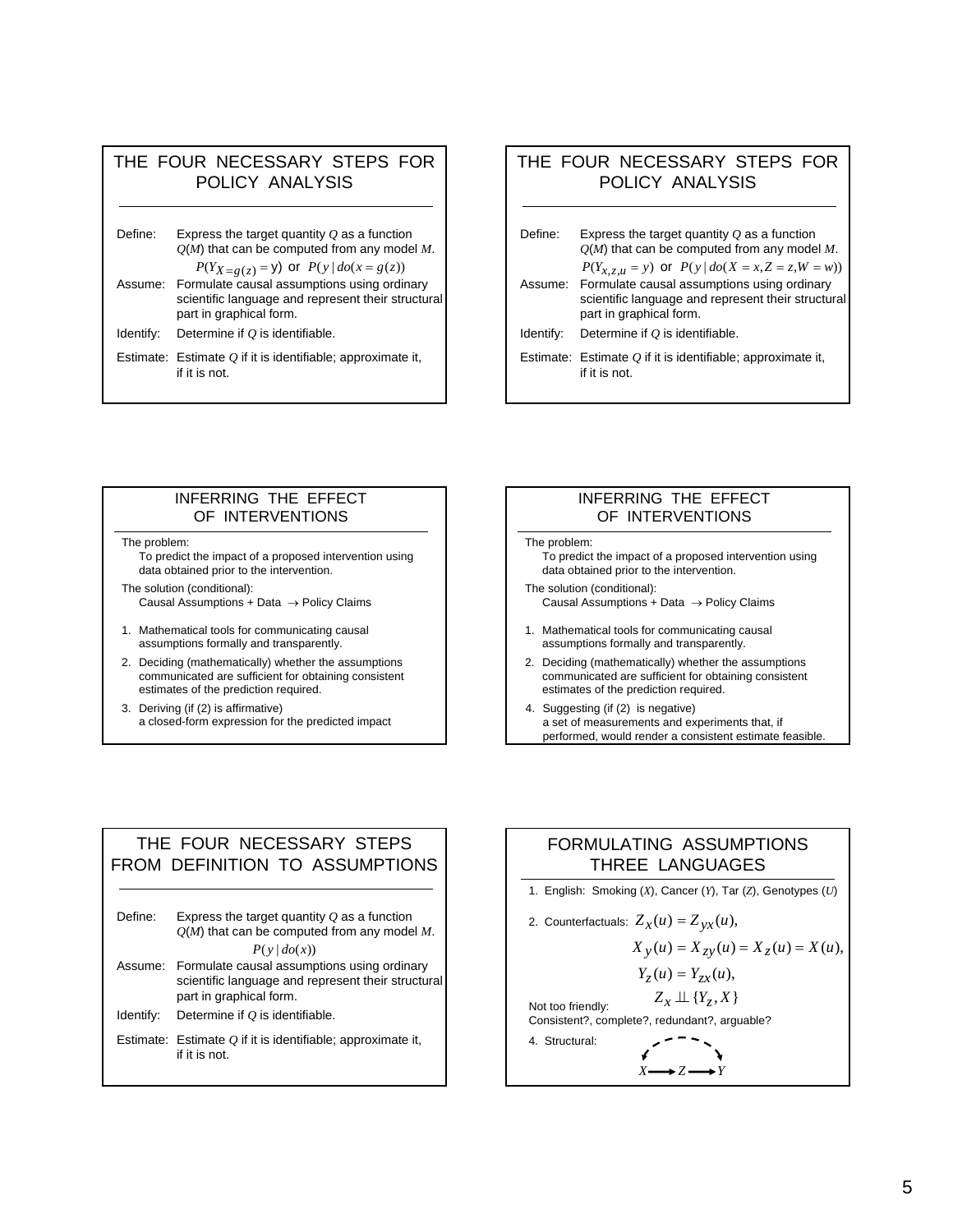## IDENTIFIABILITY

Definition:

Let *Q*(*M*) be any quantity defined on a causal model *M,* and let *A* be a set of assumption.

*Q* is identifiable relative to *A* iff

 $P(M_1) = P(M_2) \Rightarrow Q(M_1) = Q(M_2)$ 

for all  $M_1$ ,  $M_2$ , that satisfy A.

•

•

## IDENTIFIABILITY

#### Definition:

Let *Q*(*M*) be any quantity defined on a causal model *M,* and let *A* be a set of assumption.

*Q* is identifiable relative to *A* iff

$$
P(M_1) = P(M_2) \Rightarrow Q(M_1) = Q(M_2)
$$

for all  $M_1$ ,  $M_2$ , that satisfy A.

In other words, *Q* can be determined uniquely from the probability distribution *P*(*v*) of the endogenous variables, *V*, and assumptions *A*.

*A* is displayed in graph *G*.







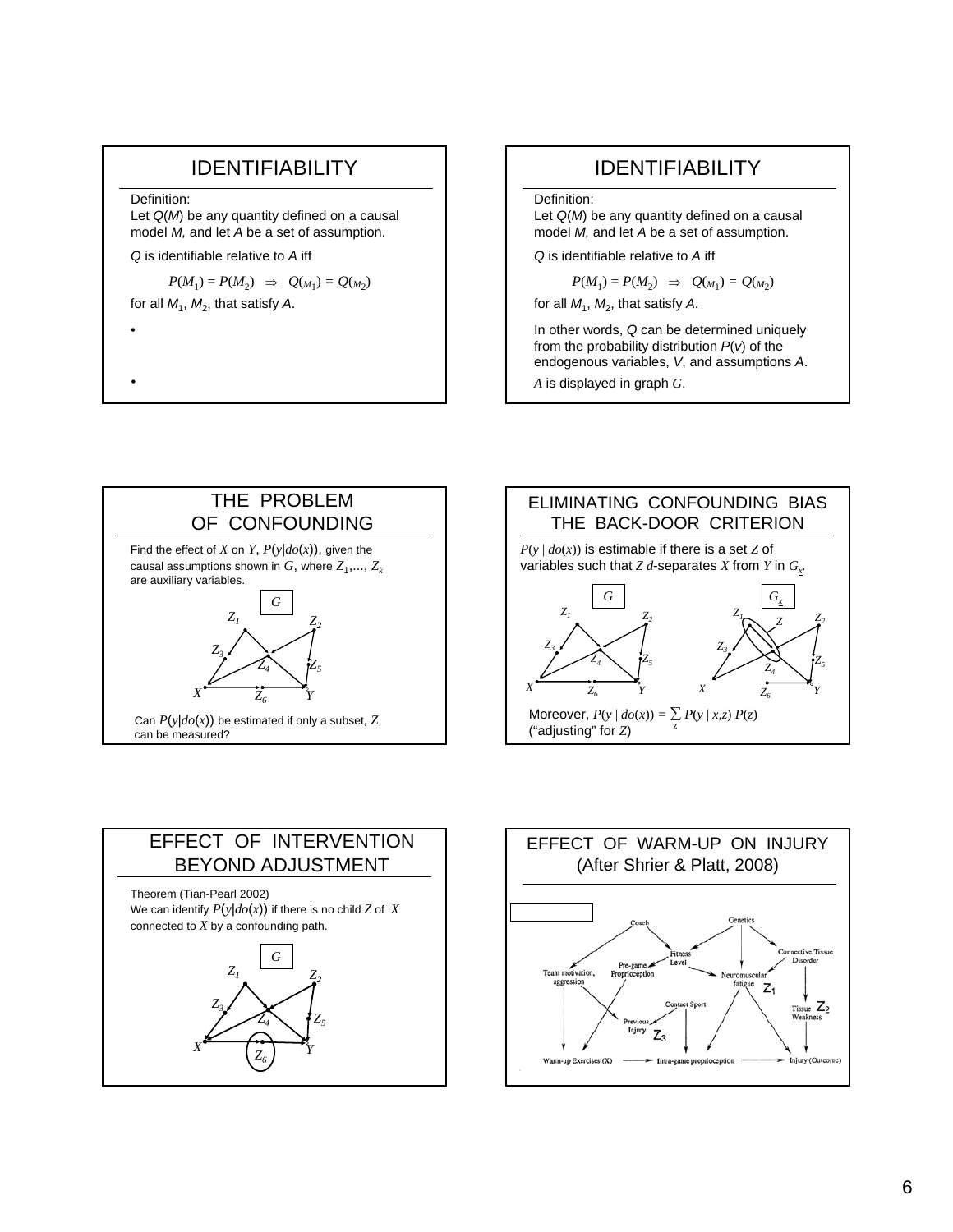





### EFFECT OF INTERVENTION COMPLETE IDENTIFICATION

- Complete calculus for reducing  $P(y|do(x), z)$  to expressions void of *do*-operators.
- Complete graphical criterion for identifying causal effects (Shpitser and Pearl, 2006).
- Complete graphical criterion for empirical testability of counterfactuals (Shpitser and Pearl, 2007).

### COUNTERFACTUALS AT WORK ETT – EFFECT OF TREATMENT ON THE TREATED

1. Regret: I took a pill to fall asleep. Perhaps I should not have?

2. Program evaluation: What would terminating a program do to those enrolled?

 $P(Y_x = y | x')$ 

#### THE FOUR NECESSARY STEPS EFFECT OF TREATMENT ON THE TREATED

| Define:   | Express the target quantity $\overline{O}$ as a function<br>$Q(M)$ that can be computed from any model M.<br>ETT $\frac{\Delta}{2}P(Y_x = y   X = x')$ |
|-----------|--------------------------------------------------------------------------------------------------------------------------------------------------------|
|           | Assume: Formulate causal assumptions using ordinary<br>scientific language and represent their structural<br>part in graphical form.                   |
| Identify: | Determine if O is identifiable.                                                                                                                        |
|           | Estimate: Estimate $Q$ if it is identifiable; approximate it,<br>if it is not.                                                                         |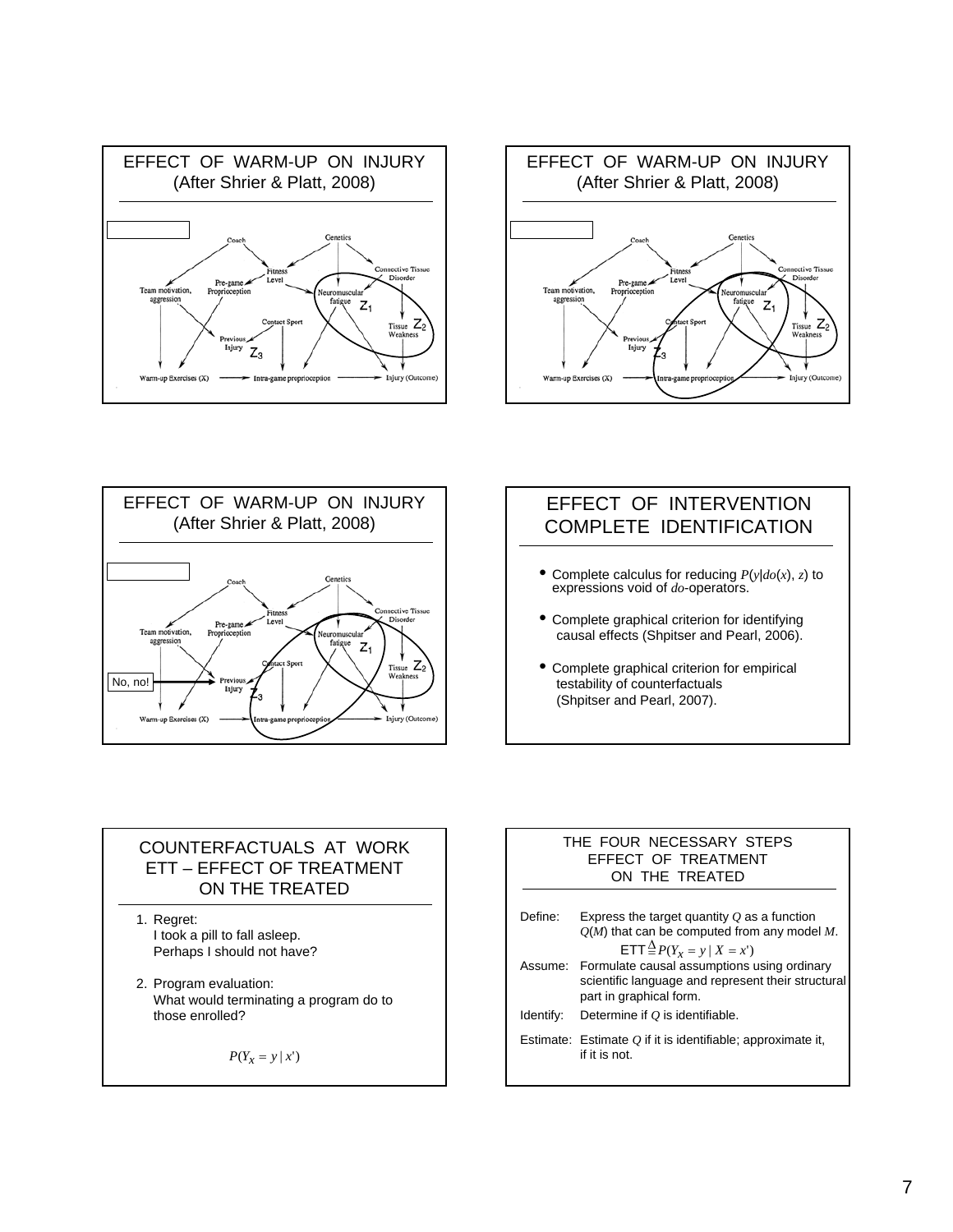







#### WHAT PROPENSITY SCORE (PS) PRACTITIONERS NEED TO KNOW

$$
L(z) = P(X = 1 | Z = z)
$$
  
\n
$$
\sum_{z} P(y | z, x) P(z) = \sum_{l} P(y | l, x) P(l)
$$

- 1. The assymptotic bias of PS is EQUAL to that of ordinary adjustment (for same *Z*).
- 2. Including an additional covariate in the analysis CAN SPOIL the bias-reduction potential of others.
- 3. Choosing sufficient set for PS, requires knowledge about the model.

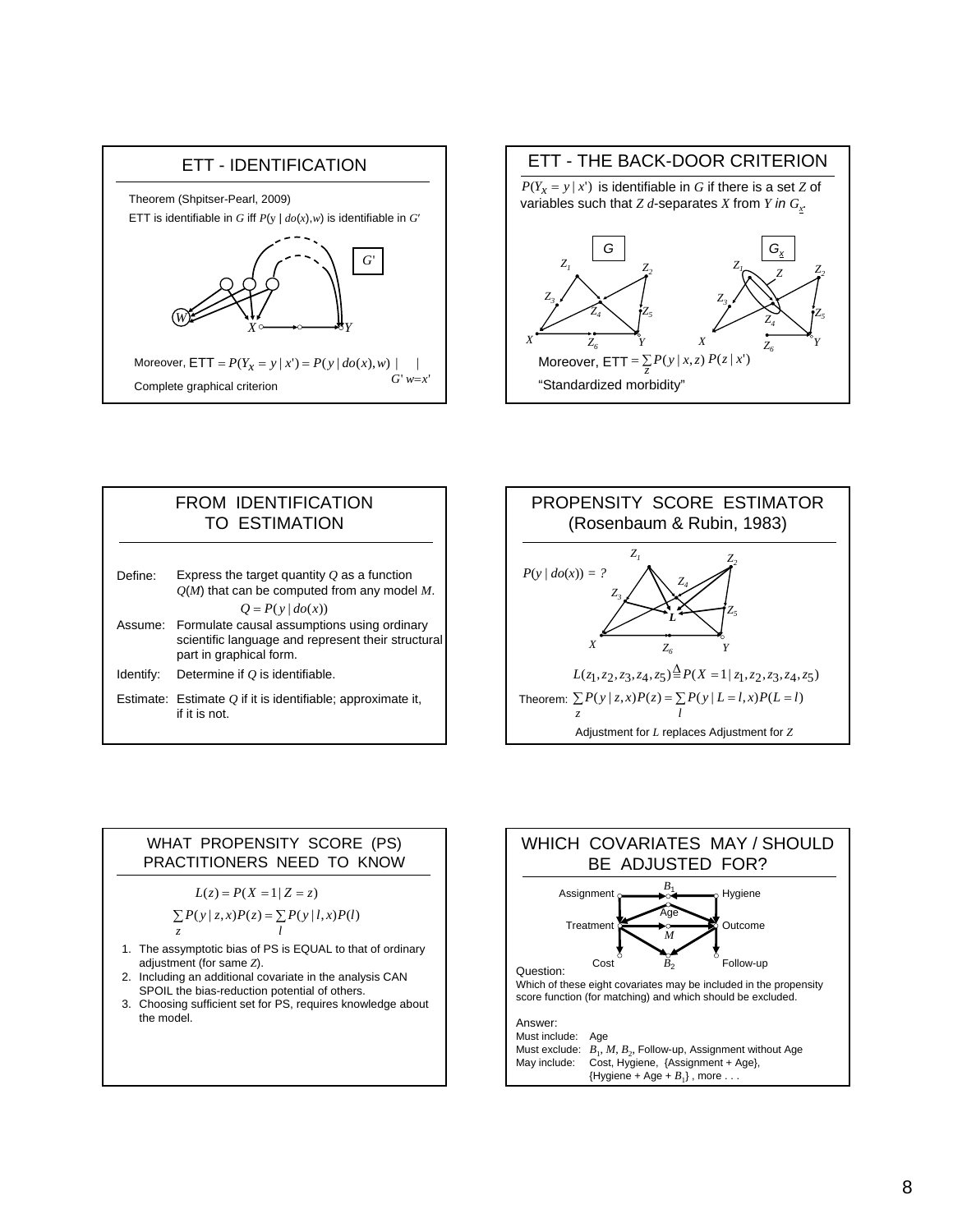#### WHAT PROPENSITY SCORE (PS) PRACTITIONERS NEED TO KNOW

 $L(z) = P(X = 1 | Z = z)$ 

$$
\sum_{z} P(y \mid z, x) P(z) = \sum_{z} P(y \mid l, x) P(l)
$$

- 1. The assymptotic bias of PS is EQUAL to that of ordinary adjustment (for same *Z*).
- 2. Including an additional covariate in the analysis CAN SPOIL the bias-reduction potential of others.
- 3. Choosing sufficient set for PS, requires knowlege about the model.
- 4. That any empirical test of the bias-reduction potential of PS, can only be generalized to cases where the causal relationships among covariates, observed and unobserved is the same.

| TWO PARADIGMS FOR                                     |                               |
|-------------------------------------------------------|-------------------------------|
| CAUSAL INFERENCE                                      |                               |
| Observed: $P(X, Y, Z, ...)$                           |                               |
| Conclusions needed: $P(Y_x=y)$ , $P(X_y=x   Z=z)$ ... |                               |
| How do we connect observables, $X, Y, Z, ...$         |                               |
| to counterfactuals $Y_x, X_y, Z_y, ...$ ?             |                               |
| <i>N-R model</i>                                      | Structural model              |
| Counterfactuals are                                   | Counterfactuals are           |
| primitives, new variables                             | Reviewed quantities           |
| Super-distribution                                    | Subscripts modify the         |
| $P^*(X, Y, ..., Y_x, X_z, ...)$                       | model and distribution        |
| $X, Y, Z$ constraint $Y_x, Z_y, ...$                  | $P(Y_x = y) = P_{M_x}(Y = y)$ |

|                | "SUPER" DISTRIBUTION<br>IN <i>N-R</i> MODFI |                |                                                        |                                               |                             |                |                                                   |                |
|----------------|---------------------------------------------|----------------|--------------------------------------------------------|-----------------------------------------------|-----------------------------|----------------|---------------------------------------------------|----------------|
| X              | Y                                           | Z <sub>1</sub> |                                                        |                                               |                             |                | $Y_{x=0}$ $Y_{x=1}$ $X_{z=0}$ $X_{z=1}$ $X_{y=0}$ | U              |
| $\Omega$       | 0                                           | 0              | 0                                                      | $\overline{\phantom{0}}$ 1                    | 0                           | $\mathbf 0$    | 0…                                                | $u_{1}$        |
| 0              | 1                                           | 1              | 1                                                      | $\begin{array}{ccc} 0 & 1 \\ & & \end{array}$ |                             | $\overline{0}$ | $-1$                                              | u <sub>2</sub> |
| 0              | $\mathbf{0}$                                | $\Omega$       | $\mathbf{1}$                                           | $0\qquad 0$                                   |                             |                | $1 \qquad 1 \cdots$                               | $u_{3}$        |
|                |                                             | ი              |                                                        | $\Omega$                                      | $\Omega$                    | 1              | 0                                                 | $u_4$          |
| inconsistency: |                                             |                |                                                        |                                               | $x=0 \Rightarrow Y_{x=0}=Y$ |                | $Y = xY_1 + (1-x)Y_0$                             |                |
|                |                                             |                | Defines: $P^*(X, Y, Z,  Y_x, Z_y,  Y_{xz}, Z_{xy},  )$ |                                               |                             |                |                                                   |                |
|                | $P^*(Y_x = y   Z, X_z)$                     |                |                                                        |                                               |                             |                |                                                   |                |
|                |                                             |                | $Y_x \perp \!\!\! \perp X \mid Z_y$                    |                                               |                             |                |                                                   |                |

#### THE FOUR NECESSARY STEPS IN POTENTIAL-OUTCOME FRAMEWORK

| Define:   | Express the target quantity $Q$ as a<br>counterfactual formula                             |
|-----------|--------------------------------------------------------------------------------------------|
|           | Assume: Formulate causal assumptions using the<br>distribution:<br>P(X   Y, Z, Y(1), Y(0)) |
| Identify: | Determine if $O$ is identifiable.                                                          |
|           | Estimate: Estimate $O$ if it is identifiable; approximate it,<br>if it is not.             |



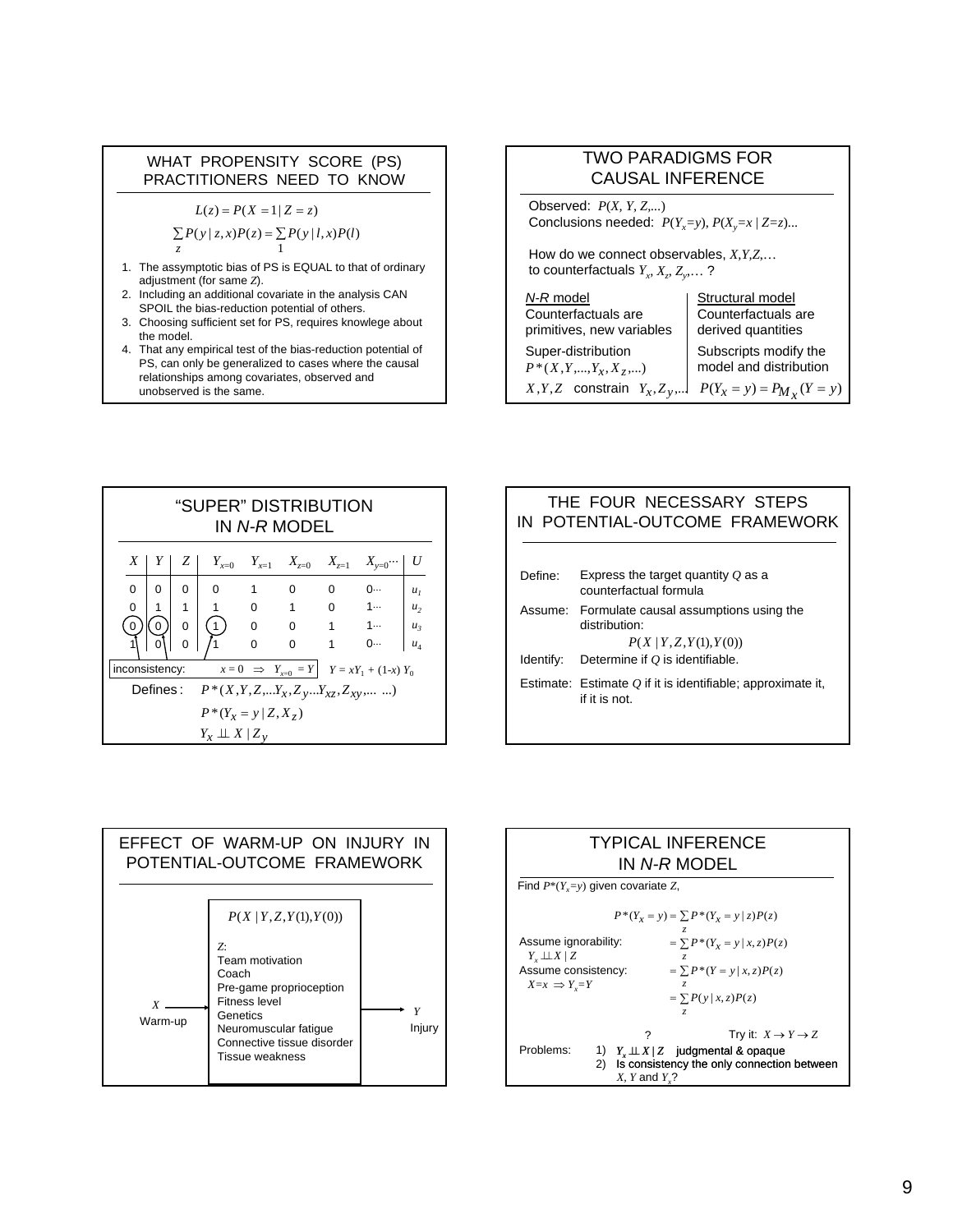







## THE ATTRIBUTION PROBLEM

Definition:

1. What is the meaning of *PN*(*x,y*): "Probability that event *y* would not have occurred if it were not for event *x*, given that *x* and *y* did in fact occur."

Answer:

$$
PN(x, y) = P(Y_{x'} = y' | x, y)
$$

Computable from *M*

## THE ATTRIBUTION PROBLEM

#### Definition:

1. What is the meaning of *PN*(*x,y*): "Probability that event *y* would not have occurred if it were not for event *x*, given that *x* and *y* did in fact occur."

Identification:

2. Under what condition can *PN*(*x,y*) be learned from statistical data, i.e., observational, experimental and combined.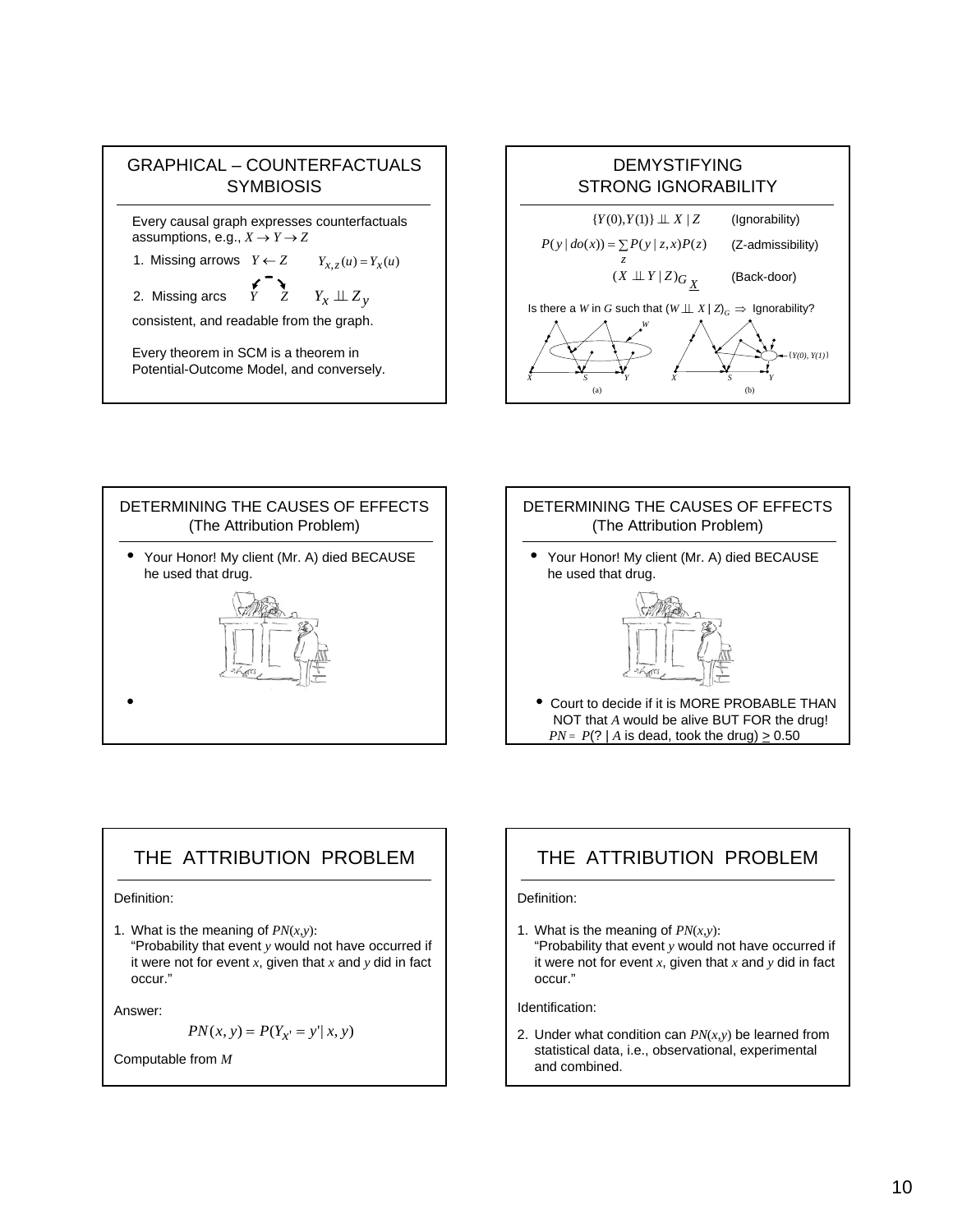







- 3. What are the policy implications of direct and indirect effects?
- 4. When can direct and indirect effect be estimated consistently from experimental and nonexperimental data?



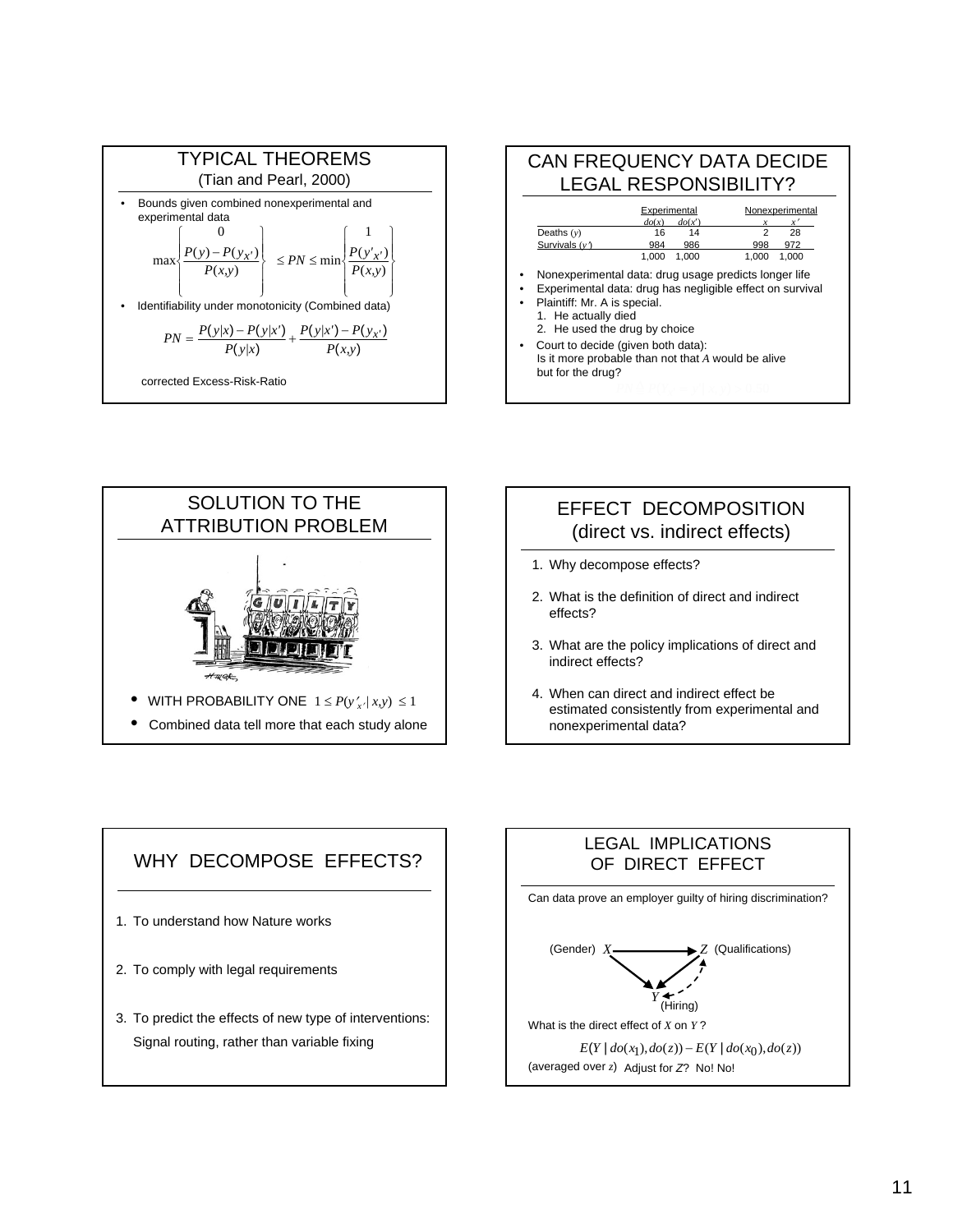







#### EXPERIMENTAL IDENTIFICATION OF NATURAL DIRECT EFFECTS

Theorem: If there exists a set *W* such that

$$
Y_{xz} \perp\!\!\!\perp Z_{x^*} \mid W \text{ for all } z \text{ and } x
$$

Then the average direct effect

$$
DE(x, x^*; Y) = E(Y_x, Z_{x^*}) - E(Y_{x^*})
$$

Is identifiable from experimental data and is given by

 $DE(x, x^*; Y) = \sum_{w \text{ } z} [E(Y_{xz} | w) - E(Y_{x^*z} | w)] P(Z_{x^*z} = z | w) P(w)$